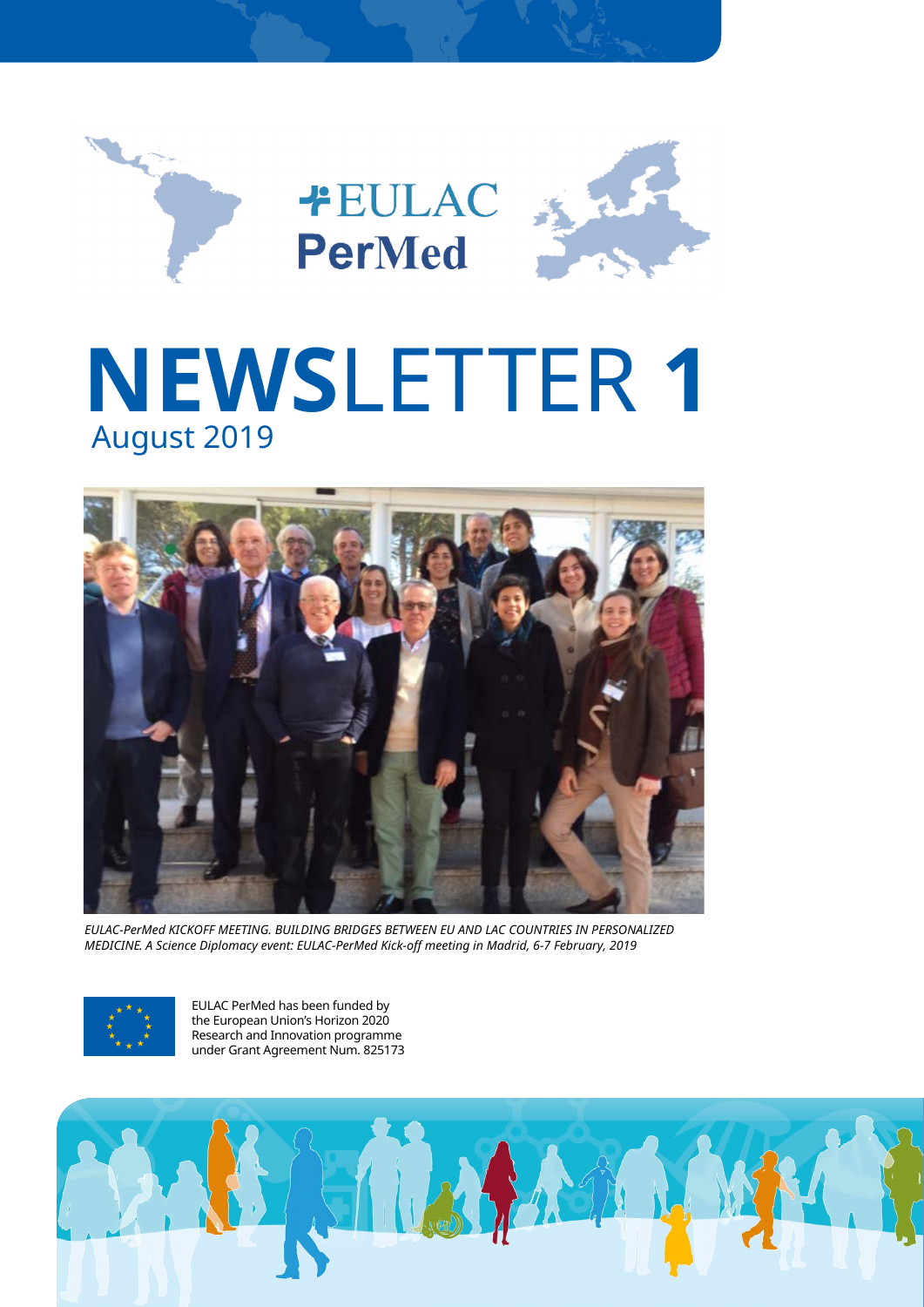<span id="page-1-0"></span>

## **Who** we are

Research on Personalized Medicine (PerMed) is a top priority for the European Union (EU) as a strategy aimed at delivering personalized health and care solutions to benefit citizens. In order to strengthen the global efforts on Personalized Medicine and the cooperation of Europe with Latin American and Caribbean (LAC) countries, the EULAC-PerMed project, funded by the Horizon 2020 Programme regional consortium of governmental and funding organizations, with the support of the European Commission, has been launched in January 2019. A unique biof leading stakeholders as associated partners, will be in charge of developing the project until December 2021.

EULAC-PerMed has the ambition to engage LAC countries in the International Consortium on Personalized Medicine (ICPerMed) and in the ERA-Net ERA-PerMed with the aim at advancing in the implementation of the Action Plan of ICPerMed.

### **Goals**

The overall goal of EULAC-PerMed is to strengthen the global efforts on development and promotion of Personalized Medicine and the science cooperation of Europe with Latin American and Caribbean countries (LAC). EULAC-PerMed will be the framework and instrument for:

1. Mapping existing scientific policy, programmes, capacities, expertise and gaps in the field of PerMed in LAC countries

2. Facilitating the incorporation of LAC countries in the International Consortium on Personalized Medicine (ICPerMed) and in the ERA-Net in Personalized Medicine (ERA-PerMed)

3. Puting PerMed in the Science Policy Dialogue between EU and LAC

4. Fostering the participation of LAC countries in research training and transnational projects in the field of PerMed

**5.** Forming a platform for EULAC collaboration on PerMed-focused clinical trials

6. Cross-border learning from Research and Innovation and the ethical, legal and social aspects for implementing innovations between research capacities based in EU and LAC

## **Participating countries**

The consortium includes 11 organizations from 10 countries: Spain, Germany, Brazil, Italy, Chile, France, Uruguay, Panama, Israel, Argentina Project activities are open to other LAC and EU countries.

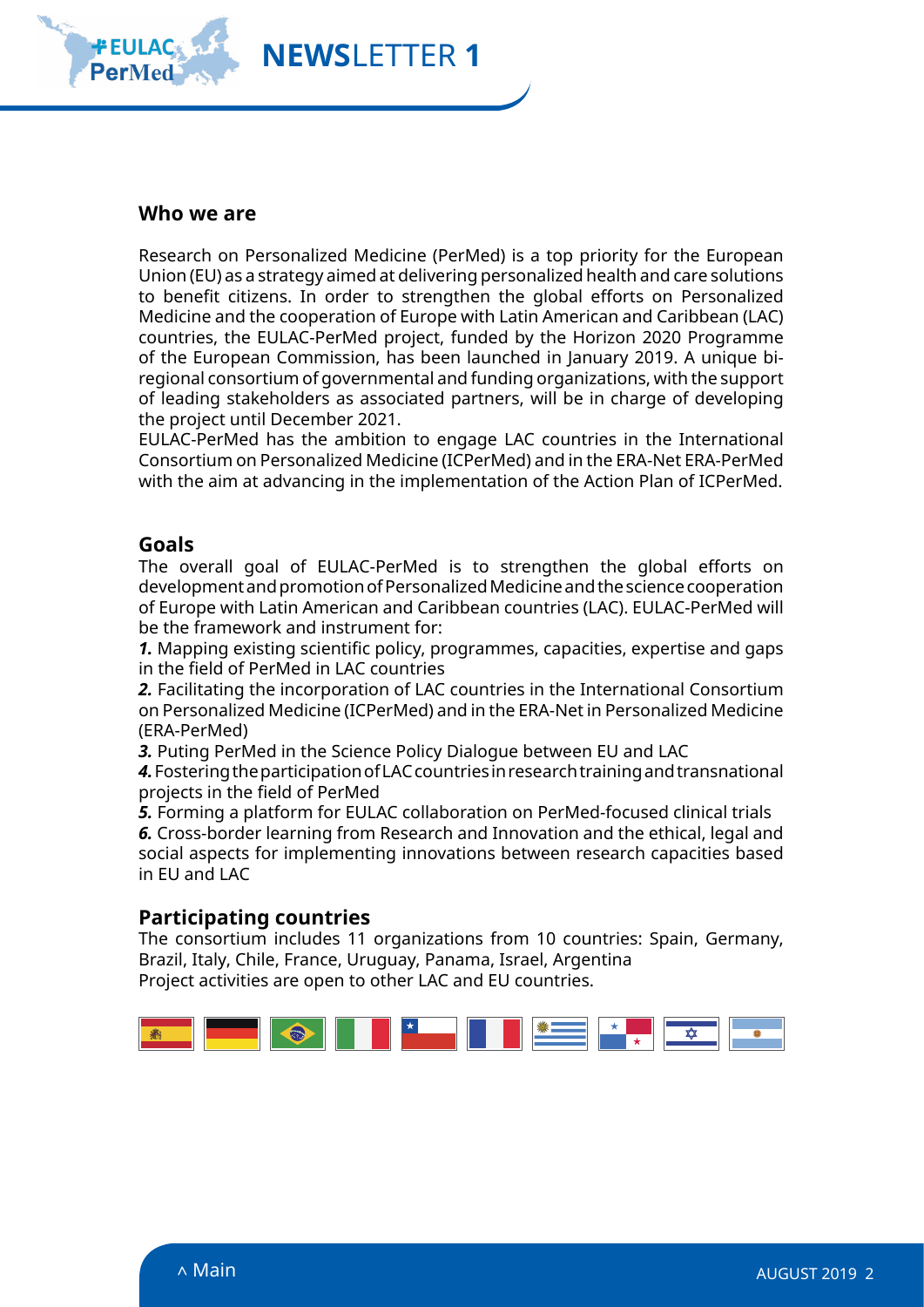

The Project is organized as a series of work packages including training, workshops and fellowships for participants

## **EULAC-PerMed Consortium**



For more information and to see updates on upcoming events, please refer to the EULAC PerMed Website and social media: www.eulac-permed.eu

www.linkedin.com/in/eulac-permed-project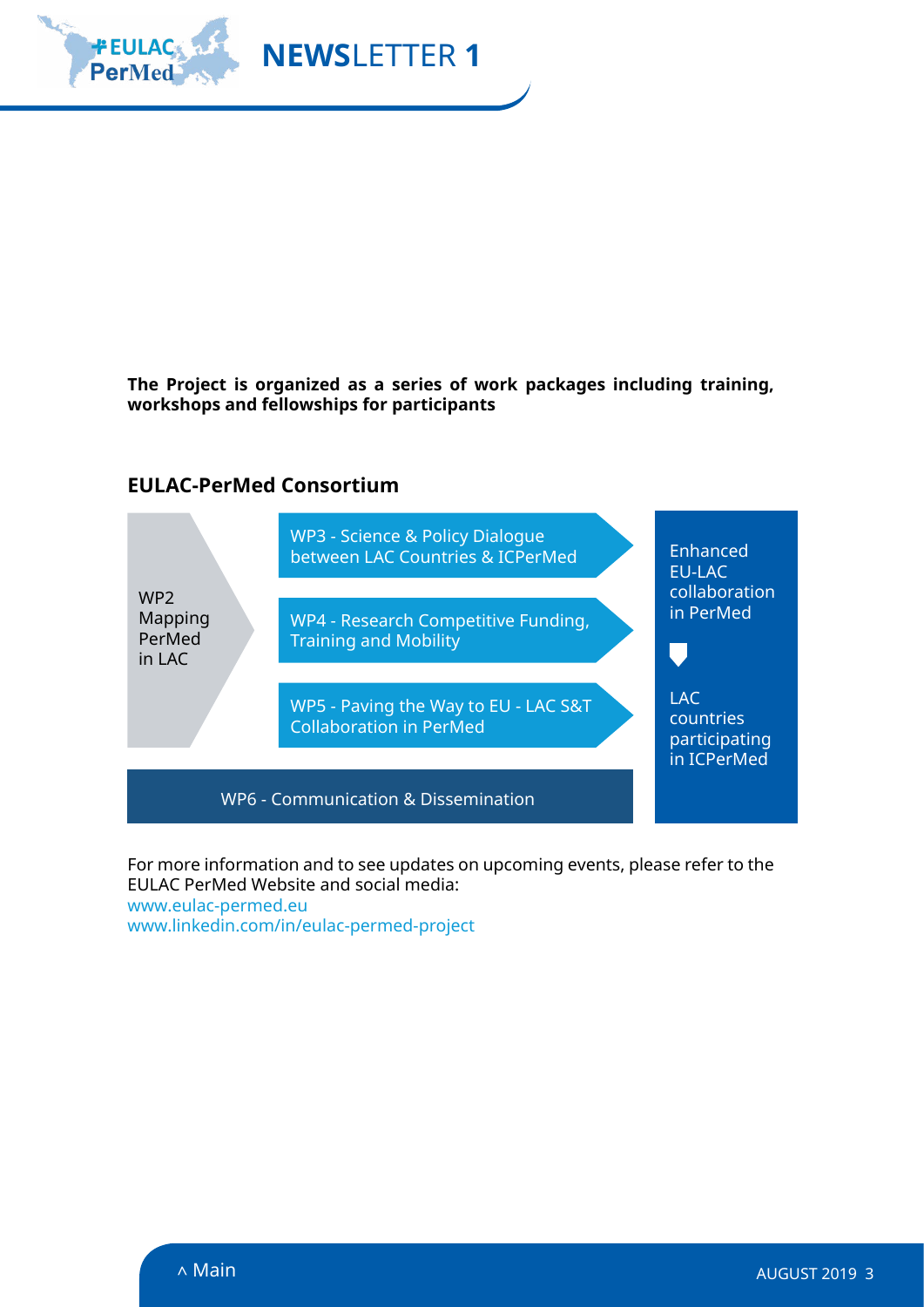

## *From the Coordinator's desk*

**1 NEWSLETTER** 



The question is not if, but rather how, Personalized Medicine approaches and solutions will reach society. We can influence and modulate whether it will be a chaotic or smart deployment, or we may avoid delay and mitigate the technological divide.

EULAC-PerMed addresses the existing challenges in PerMed research and aims to help establish common methodologies. The EULAC-PerMed project is organizing two summer schools, a stakeholders' workshop and technical workshops that will create a platform for sharing technical insight on existing and upcoming methodologies. The Technical workshop will focus

on innovative methodologies for data use and management in PerMed research, exploring the development of data standards for improved interoperability and the integration of the novelties in patient stratification methods. It will be comprised of partners in the health field. To align national research strategies, promote excellence, reinforce the competitiveness of European players in PerMed, and enhance the European collaboration with non-EU countries, national funding organizations gathered their forces and funding capacities and agreed to launch loint Transnational Calls (ITC) for collaborative innovative research projects in .PerMed

The Horizon 2020 Advisory Group has defined "Personalized Medicine" as "a Medical model using characterization of individuals' phenotypes and genotypes (e.g. molecular profiling, medical imaging, lifestyle data) for tailoring the right therapeutic strategy for the right person at the right time, and/or to determine the predisposition to disease and/or to deliver timely and targeted prevention". This definition is also used by EU Health Ministers in their Council conclusions on Personalised Medicine for patients (2015/C 421/03), published in December 2015. This promising and developing medical model brings with it challenges in several aspects which include, besides scientific, clinical and technological challenges, also regulatory, ethical and legal challenges, both at the national and international levels. Transnational collaborations and efforts can profoundly enhance the personalized medicine field and medical approach.

EULAC-PerMed aims to provide a framework to support research across the spectrum in Personalized Medicine in universities, hospitals, dedicated units, centres and institutes of partner countries.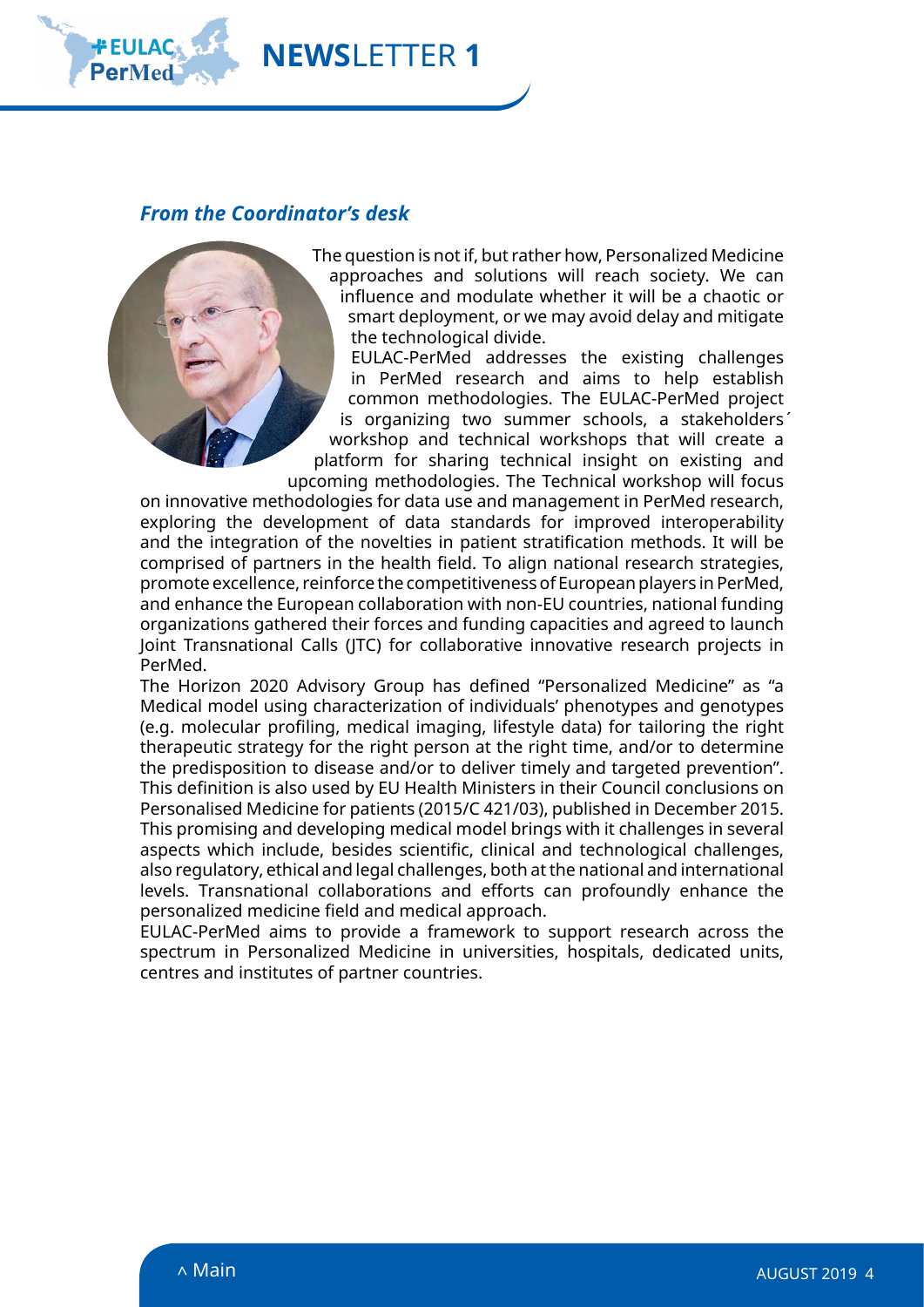

Past events:

**The ICPerMed 1st RESEARCH WORKSHOP** "Innovative Concepts On Data Generation and Use for Personalized Medicine Research" took place in Milan, Italy, 26-27 June 2017

The ICPerMed 1st Conference focused on best practice examples for successful implementation of Personalized Medicine approaches and took place in Berlin, Germany, 20-21 November 2018

The European Commission has launched an online consultation as part of the incoming Horizon Europe 2021-2027 co-design process on how the programme should be shaped in detail and implemented in practice through the strategic plan 2021-2024. In the draft a European Partnership on Personalized Medicine. I invite everybody to express support by actively participating in these online consultations

https://ec.europa.eu/eusurvey/runner/HorizonEurope Codesign 2021-2024

The consultation will remain open until 8 September 2019.

**1 NEWS**LETTER

The ERA-Net ERAPerMed has already launched its first two annual joint transnational call (JTC) in 2018 and 2019.

The first joint transnational Call (JTC2018), on the topic of "Research Projects on Personalized Medicine – Smart Combination of Pre-Clinical and Clinical Research with Data and ICT Solutions", was cofunded by the European Commission (EC).

Under this Call, 159 preproposals were submitted and 25 project proposal consortia were chosen to be funded with a total investment of 28 million Euros for three years. The ITC2018 projects' coordinators are from 11 different countries and 40% of them are women.

For the JTC-2019, 4 addtional funders from Greece, Egypt, Italy and charities joined an ex ante funding commitment of 32 M $\epsilon$ . The JTC 2020 is in preparation.

Sincerely yours,

Rafael De Andrés Medina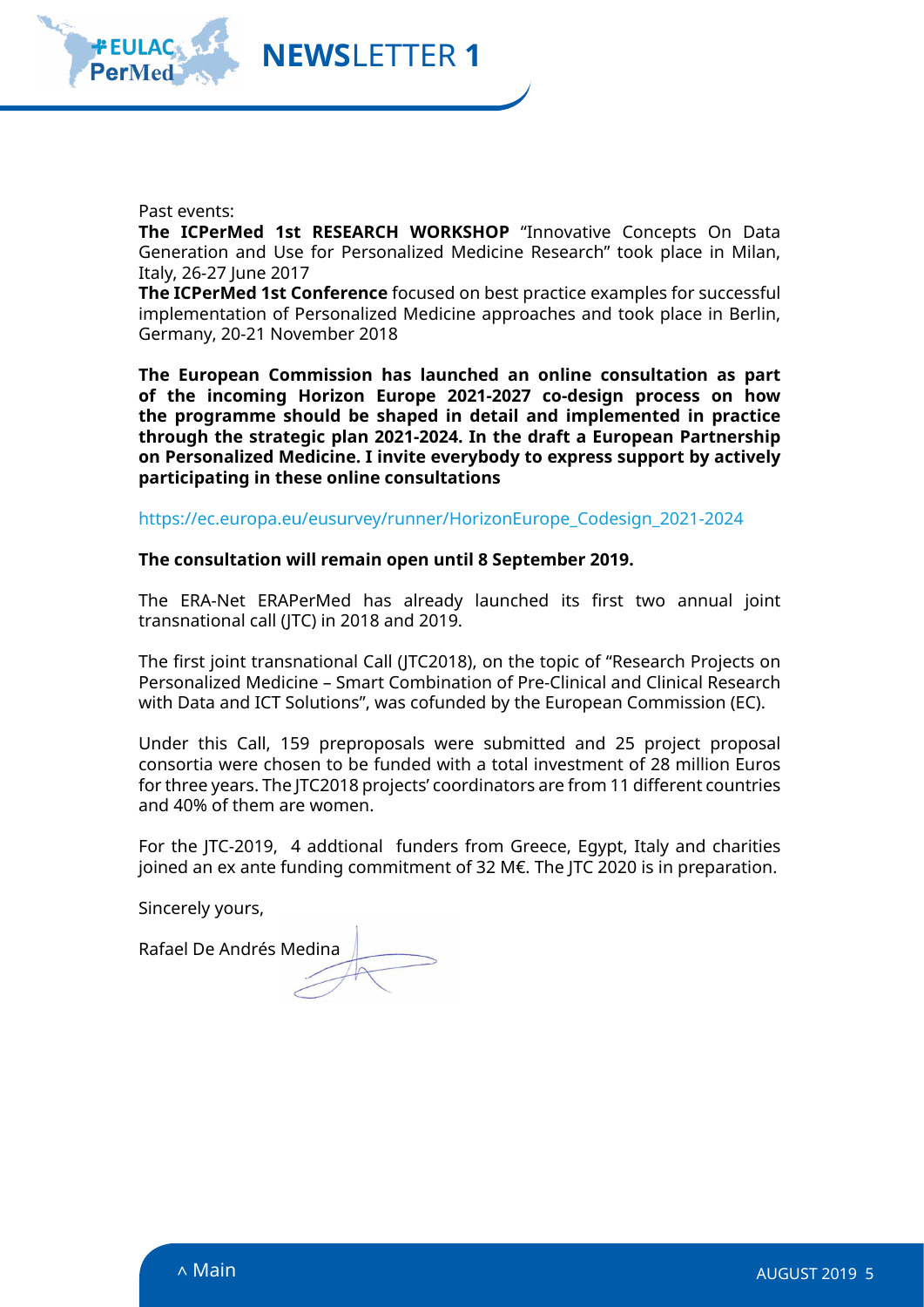**1 NEWS**LETTER

## **UPCOMING EVENTS 2019**



## **1st Week November 2019 - Madrid, Spain**

 **2nd ICPerMed Workshop: "Personalised Medicine for All Citizens and Patients** within Sustainable Implementation"

The Themes of the Workshop are structured in the following 4 Workshop Working Groups for debate to consensus:

1. Personalised medicine: How to ensure awareness and empowerment for all citizens?

2. Which are the Ethical, Legal and Social Implications (ELSI) of Personalized Medicine research and implementation?

3. Transfer of research results into the market: How to optimise a safe, fast and economic process to implement personalised medicine approaches?

4. Personalized Medicine in the health system: How to ensure sustainability and an effective collaboration between all health care players as well as with prevention services?

#### **Workshop**

November 5-6, 2019 – National School of Public Health at the Instituto de Salud Carlos III | Madrid, Spain

- Day 1 (08:15-08:45): Registration
- Day 1 (08:45-17:15): Sessions
- Day 1 (17:30-19:00): Networking cocktail & broad ad hoc AIG contact
- Day 2 (08:30-13:05): Sessions
- Days 1 & 2: Good Practice Recognition Poster Exhibition

:Contact

Dr. Maria Cristina Nieto García, PhD mnieto@isciii.es

#### **14 EU Funded Projects Cluster Event**

November 6-7, 2019 - National School of Public Health at the Instituto de Salud Carlos III (ISCIII) | Madrid, Spain

- Day 1 (14:00-14:15): Registration
- Day 1 (14:15-18:45): Sessions
- Day 2 (08:30-15:30): Sessions

#### **1st Summer School - Personalized Medicine Research in Health Systems**

November 7-8, 2019 | Madrid, Spain

The first edition of the EULAC PerMed 'Summer School', organised by the EULAC PerMed and the Instituto de Salud Carlos III (ISCIII), aims to share insights on the main areas of personalised medicine research, including: research networks between European Union (EU) and Latin America and the Caribbean (LAC) countries; and multidisciplinary approach in this research field.

The EULAC PerMed Summer School is open to participants from all EU and LAC countries. Participants will be selected through an application-based process. The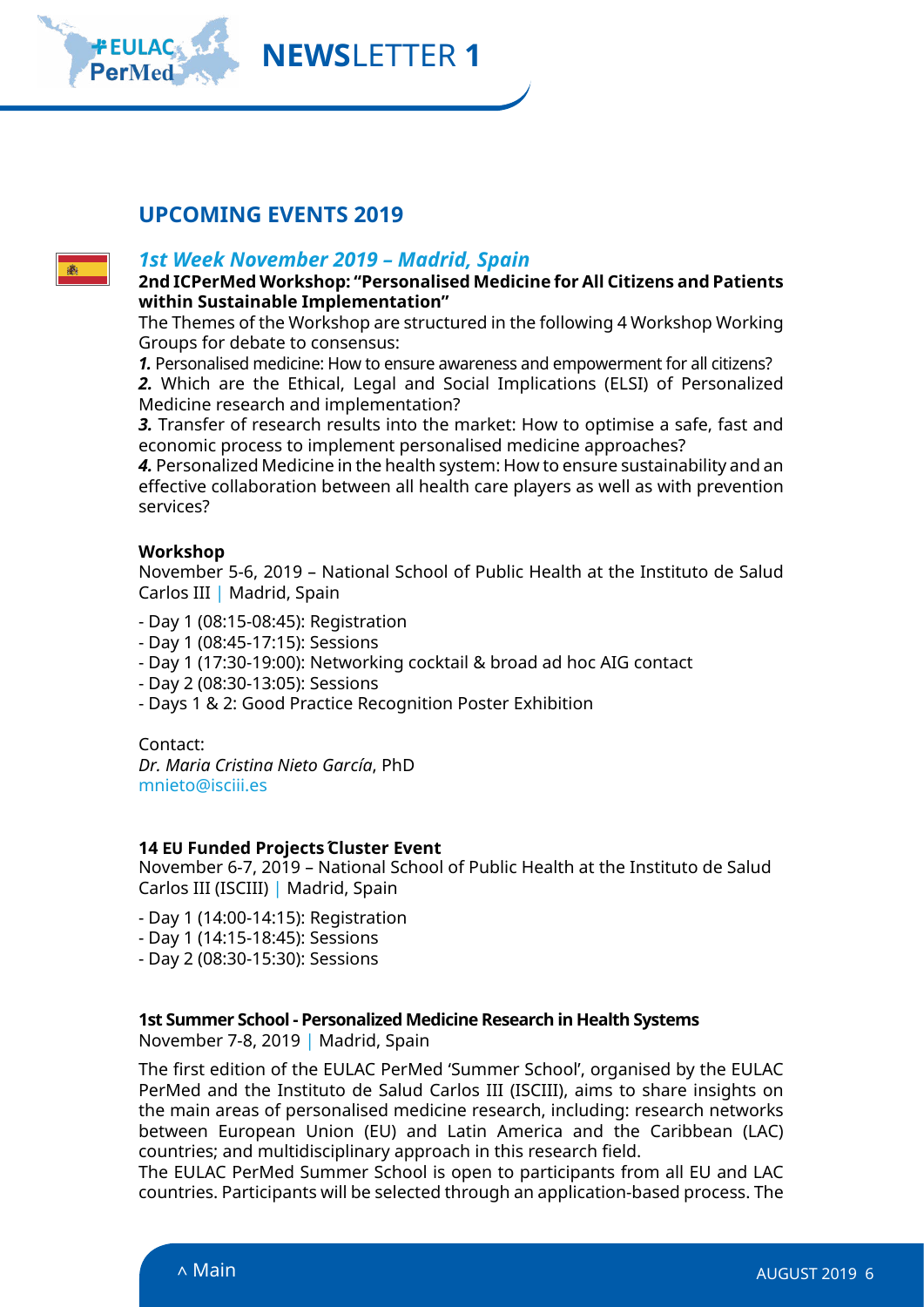

1st Summer School is free of charge and the EULAC PerMed project will award a travel grant to six participants from the LAC region.

- Day 1 (08:30-08:45): Registration
- Day 1 (08:45-16:45): Sessions
- Day 2 (08:30-17:00): Sessions

Further information can be found [here](http://www.eulac-permed.eu/index.php/2019/04/30/madrid-summer-school/).

Dr. Maria Jose Ruiz Alvarez, Italian Ministry of Health mi.ruizalvarez-esterno@sanita.it



#### **2nd Week December 2019 - Montevideo, Uruguay**

 **2nd Summer School - Health Technology Assessment Research in Personalized Medicine** December 9-10, 2019 | Montevideo, Uruguay

Two workshops will be back to back with the Summer school, the Stakeholder Workshop and the Technical Workshop - Innovative Methodologies for Data Use and Management in Personalized Medicine Research. Application deadline: September 15th, 2019

If you are interested in participating, please contact: **Dr. Maria lose Ruiz Alvarez** mj.ruizalvarez-esterno@sanita.it

#### **EULAC PerMed stakeholder workshop: "Building links in Personalized Medicine between Latin America-Caribbean and Europe"** December 11-12, 2019 | Montevideo, Uruguay

Interactive workshop to discuss and analyze the situation of PM in LAC countries (challenges, barriers and needs) and options for strengthening collaboration with Europe. Aimed at gathering LAC and EU actors from different stakeholder groups: Health Policy Makers & Funding Agencies, R&I Policy Makers & Funding Agencies, Regional/international organizations active in health research and policy, Universities and research organizations, Hospitals, Scientific associations and networks, researchers, Public-Private partnerships, Industry and Patient Associations and other Civil organizations. The workshop will serve as a first step to start building links with countries interested in collaborating in PerMed and joining the ICPerMed Initiative.

## **Technical Workshop - Innovative Methodologies for Data Use** and Management in Personalized Medicine Research

December 12-13, 2019 | Montevideo, Uruguay

In order to address the existing challenges in PM research and to help establish common methodologies, the EULAC-PerMed project is organizing technical